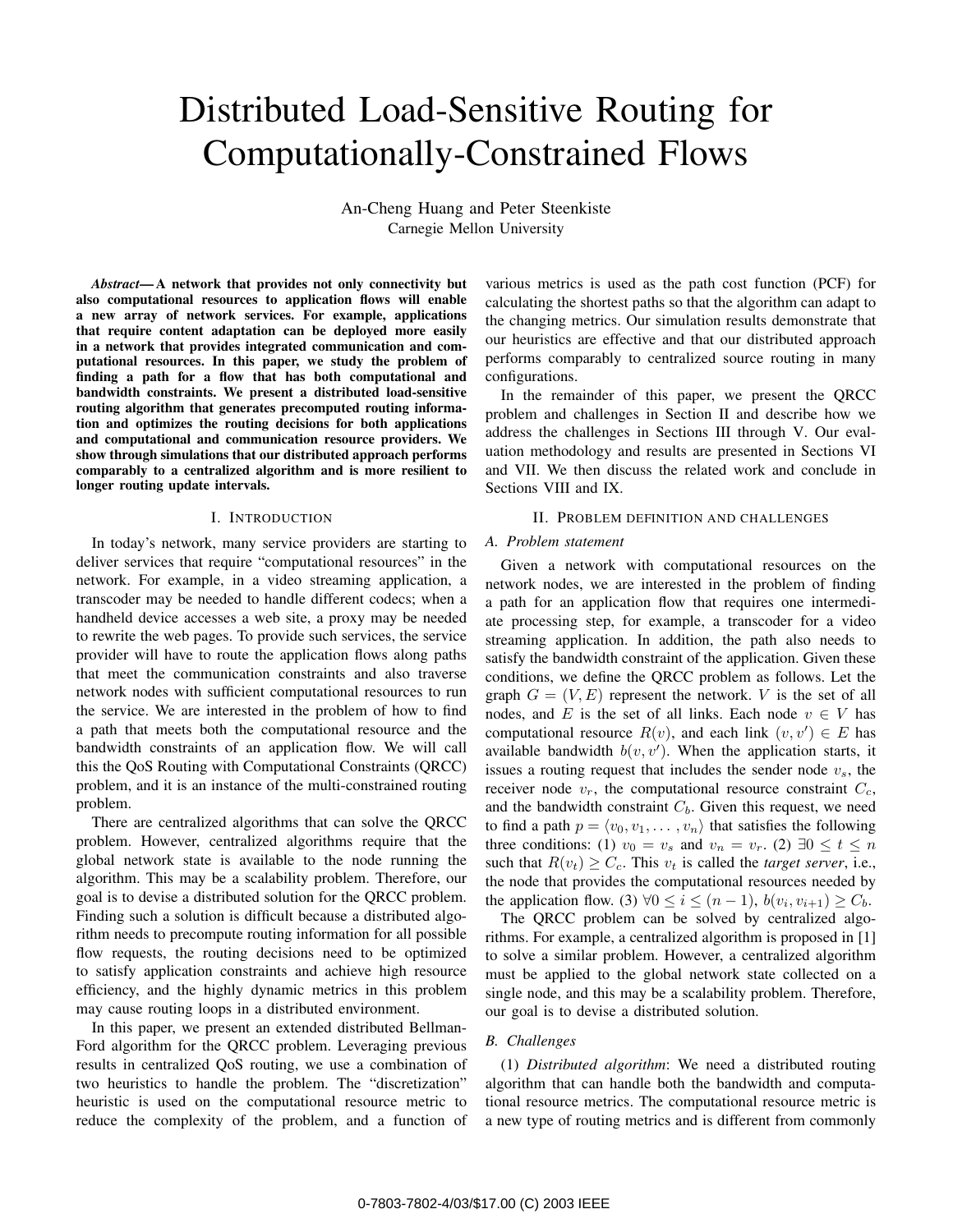used ones such as end-to-end delay. In addition, it is much more difficult to use a distributed algorithm to handle the two metrics in the QRCC problem than using a centralized one.

(2) *Optimization*: When an application sends a flow request to a service provider, the provider needs to find a path that is "good" for both the application and the provider. For the application, the path should satisfy the application constraints and/or achieve good user-perceived performance. For the service provider, the goal is to achieve high resource efficiency. For example, if the routing algorithm routes many flows through one particular link, that link may become congested and cause further flow requests to be rejected, while other alternative links do not see much traffic. This leads to lower resource efficiency for the service provider. Therefore, the algorithm should be load-sensitive.

(3) *Highly dynamic metrics*: In the QRCC problem, the two metrics are highly dynamic (they change with every flow). Using these metrics in distributed load-sensitive routing may cause many routing loops, resulting in many flows being rejected.

In the next three sections, we will describe how we devise a distributed algorithm, optimize the routing decisions, and handle the dynamic metrics.

# III. DEVISING A DISTRIBUTED ALGORITHM

To devise a distributed algorithm for the QRCC problem, we leverage existing work on multi-constrained QoS routing. Traditional QoS routing metrics are of two main types. (1) *Minimum additive* metrics such as end-to-end delay: the sum of the delay of all links along the path must be lower than the application constraint. (2) *Maximum concave* metrics such as bandwidth: the bandwidth on the bottleneck link (i.e., the link with the lowest bandwidth) along the path must be higher than the application constraint. We identify the computational resource metric as *maximum convex*, i.e., the computational resources on the "richest" node (i.e., the node with the most resources) along the path must be higher than the application constraint. Therefore, the QRCC problem becomes a QoS routing problem with constraints on one maximum convex metric (computational resource) and one maximum concave metric (bandwidth).

It is much more difficult to use a distributed algorithm to handle the two metrics in the QRCC problem than using a centralized algorithm. The reason is that distributed routing algorithms need to "precompute" routes for all possible flows. The common technique is to precompute the optimal path, for example, when end-to-end delay is used as the routing metric, a distributed routing algorithm can precompute the "shortest path" between two nodes, which can be used for all flows between those nodes. However, with two metrics, the number of potentially optimal paths between two nodes can grow exponentially [2], [3]. Therefore, the technique of precomputing the optimal path no longer works.

# *A. Our approach*

We start with the basic distributed Bellman-Ford algorithm [4], which is a shortest path algorithm and deals with one minimum additive metric. Therefore, we need to extend the algorithm to handle the maximum concave (available bandwidth) and the maximum convex (computational resources) metrics in the QRCC problem.

We first look at how previous studies deal with multiple metrics in a centralized QoS routing algorithm. One heuristic is to define precedence among the metrics, for example, the shortest-widest path algorithm (presented in [2] as a distributed algorithm, but used as a centralized one in other studies such as [5]). Another heuristic is to use a function of different metrics as the path cost function (PCF), and find the path with the lowest cost. Examples include the approximate algorithm in [6] and the shortest-distance algorithm in [5]. "Discretization" (or "limited granularity" [3]) is another heuristic to reduce the complexity of problems with constraints on multiple metrics. For example, the EDSP and EBF algorithms in [7] discretize one metric and find the optimal paths based on the second metric.

Leveraging these previous results, we combine two heuristics in our precomputed/distributed approach to deal with the QRCC problem. First, we define a PCF as a function of various metrics such that a "better" path will have a lower cost (e.g., a path with higher available bandwidth should have a lower cost). Given a source and a destination, the algorithm computes the path with the lowest cost. Therefore, we need to choose a PCF so that the cost of a path will reflect both the available bandwidth and the computational resources along the path. Section IV will describe how we choose such PCFs to optimize the routing decisions. For simplicity, we will use the sum of link costs as the PCF in the description of our algorithm. The second heuristic is to discretize the computational resource metric into *k* discrete levels. For each pair of source and destination and each resource level  $i$  ( $0 \le i \le (k-1)$ ), the algorithm computes the shortest path whose target server has computational resource level *i*.

## *B. Extended Bellman-Ford algorithm*

Now we present our extended Bellman-Ford algorithm. The network is represented by a graph  $G = (V, E); V$  is the set of all nodes, and  $E$  is the set of all links.  $R(v)$ denotes the computational resources on node  $v \in V$ , and the algorithm discretizes the computational resource metric *R* into a number of discrete levels  $(0, 1, 2, \ldots, K)$  using a discretization function *D*. Let *S* denotes the set of the discrete levels  $(S = \{0, 1, 2, \ldots, K\})$ , and  $r(v) \in S$  denotes the computational resource level at node  $v \in V$ . In other words, for all  $v \in V$ ,  $r(v) = D(R(v))$ .  $w(u, v)$  is the link cost of  $(u, v) \in E$  (note that the link cost can be a function of different metrics such as bandwidth, latency, etc.). For simplicity, in the algorithm description, we use the sum of the link costs as the PCF. Therefore, the shortest path computed by the algorithm is the path with the lowest cost. Given the destination node *d* ∈ *V*, for all  $v \in V$  ( $v \neq d$ ) and  $k \in S$ , we define the following:

•  $n[v][k]$ : The next hop on the current shortest path  $p$  (from *v* to *d*) that traverses a node with resource level *k*.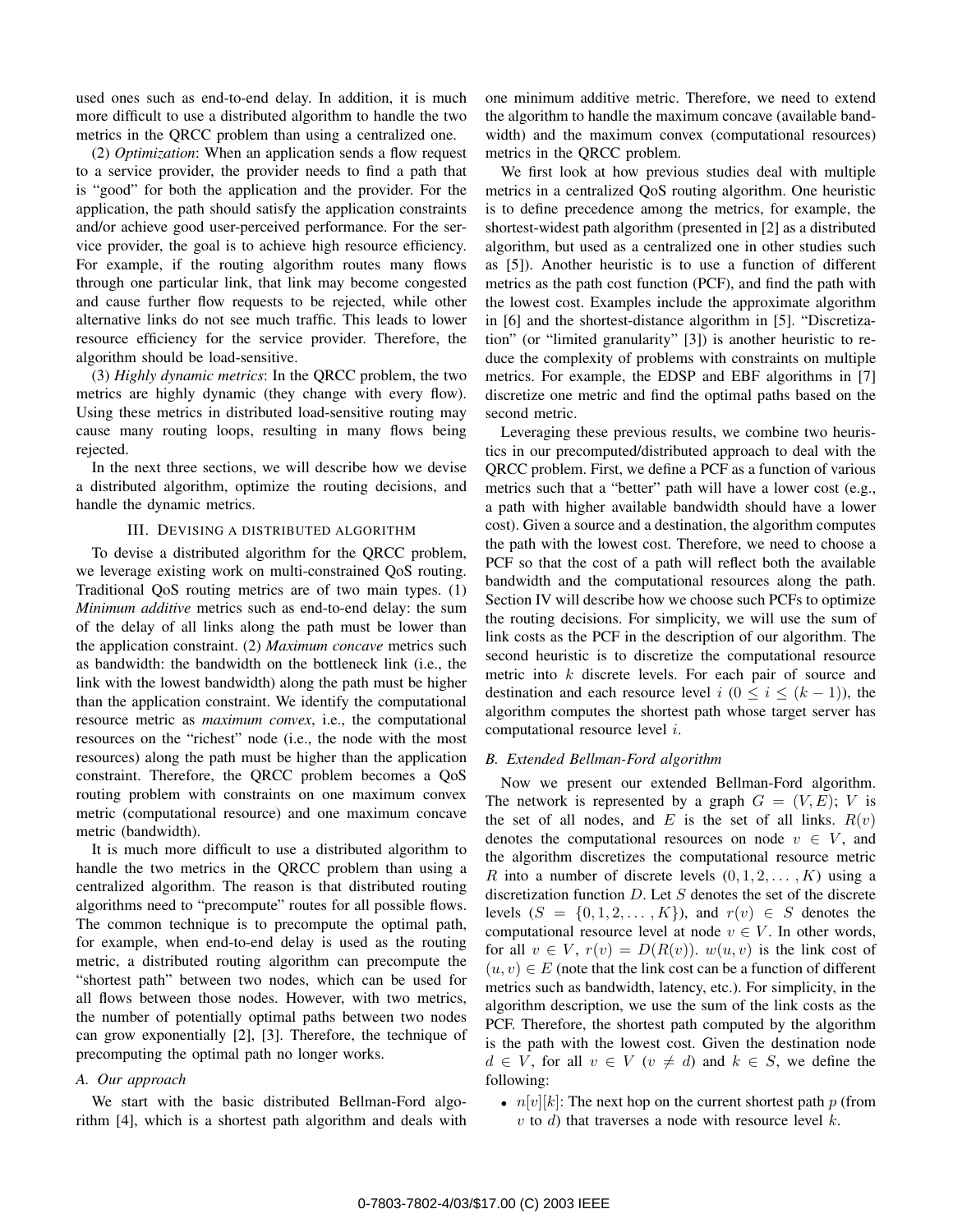```
INITIALIZE(d)
1 for each node v \in V<br>2 do {
\begin{bmatrix} 2 & \mathbf{d}\mathbf{0} \\ 3 & \mathbf{0} \end{bmatrix}3 for each resource level k \in S<br>4 do {
\begin{array}{cc} 4 & \text{do } \{ \\ 5 & \text{on } \end{array}5 c[v][k] \leftarrow \infty<br>6 n[v][k] \leftarrow \mathbb{N}6 n[v][k] \leftarrow \text{NIL}<br>7 t[v][k] \leftarrow \text{NIL}7 t[v][k] \leftarrow \text{NIL}<br>8 }
8 }
9 }
10 c[d][r(d)] \leftarrow 0<br>11 t[d][r(d)] \leftarrow dt[d][r(d)] \leftarrow dRELAX(u, v, k)1 if c[v][k] > c[u][k] + w(u, v)<br>2 then {
2 then \{3\}3 c[v][k] \leftarrow c[u][k] + w(u, v)<br>4 n[v][k] \leftarrow u4 n[v][k] \leftarrow u<br>5 t[v][k] \leftarrow t[n]t[v][k] \leftarrow t[u][k]6 }
7 if c[v][r(v)] \ge c[u][k] + w(u, v)<br>8 then {
8 then \{<sup>0</sup> c<sup>[</sup>
9 c[v][r(v)] \leftarrow c[u][k] + w(u, v)<br>10 n[v][r(v)] \leftarrow u10 n[v][r(v)] \leftarrow u<br>11 t[v][r(v)] \leftarrow v\{t[v][r(v)] \leftarrow v\}12 }
```
EXTENDED-BELLMAN-FORD(*d*)

```
1 INITIALIZE(d)<br>2 for i \leftarrow 1 to 2
2 for i \leftarrow 1 to 2(|V | -1)<br>3 <b>do {
3 do {
4 for each edge (u, v) \in E<br>5 do {
\begin{array}{ccc} 5 & \textbf{do} \ 6 & \textbf{to} \end{array}6 for each resource level k \in S<br>7 do {
7 do {
8 RELAX(u, v, k)9 }
10 }
11 }
```
Fig. 1. The extended Bellman-Ford algorithm.

- $c[v][k]$ : The estimated cost of the current shortest path *p* (from *v* to *d*) that traverses a node with resource level *k*.
- *• t*[*v*][*k*]: The node with resource level *k* on the current shortest path *p* (from *v* to *d*) of level *k*. This is the target server on path *p*.

The algorithm is shown in Figure 1. The path cost function (PCF) it uses to compute the shortest path is the sum of the link costs  $(w(u, v))$  along the path. If we want to use a PCF that involves more than the link costs (for example, a PCF that involves the computational resources on the target server), we need to modify the path cost calculation in the algorithm. We will have a more detailed description of the PCFs when we discuss optimizing the routing decisions in Section IV.

The main difference between this algorithm and the original Bellman-Ford algorithm (see [8]) is the extra **if** statement in RELAX() (lines 7 to 12). In addition,  $c[v][k]$  and  $n[v][k]$  have an extra dimension in our algorithm, since it precomputes the shortest path for each computational resource level. Our algorithm also keeps track of the target server of a path  $(t[v][k])$ , since we need to know which node can provide the requested computational resources after a path is found



Fig. 2. An example of non-simple paths.



Fig. 3. Finding a path.

for a flow. Like the original Bellman-Ford algorithm, our algorithm can be executed in a distributed and asynchronous fashion by exchanging information between neighboring nodes and executing the relaxations on different nodes in parallel (see [4]).

After the routing tables (the  $n[v][k]$  entries) are computed, the path for a flow can be found by following the appropriate entries. Note that paths found by our algorithm may not be "simple paths". For example, in Figure 2, node *x* has sufficient computational resources for a flow from source node *a* to destination *c*. Our algorithm will find the path "*abxbc*", which is not a simple path.

Let us use an example to illustrate how to find a path for a request after the algorithm computes all the information. Figure 3 shows a simple network in which nodes *a* and *b* have no computational resources, node *d* has 5 units of computational resources, and node *c* has 50 units. We use the following discretization function:

$$
r(v) = D(R(v)) = \begin{cases} 0 & \text{if } R(v) = 0\\ 1 & \text{if } 0 < R(v) < 10\\ 2 & \text{if } R(v) \ge 10 \end{cases}
$$

Therefore,  $r(a) = r(b) = 0$ ,  $r(d) = 1$ , and  $r(c) = 2$ . Each node constructs its routing table using the information computed by the algorithm above (for simplicity, most entries are not shown, and the PCF in this example is the hop count). Assume that a flow from node *b* to node *a* requires 9 units of computational resources, which corresponds to level 1. Therefore, we need to find a target server with computational resource level 2. We can find the target server and the path as depicted in Figure 3. Let  $rt[b][a][2]$  denotes node *b*'s routing table entry for destination *a* and computational resource level 2. We start with  $rt[b][a][2]$ , which is  $(c, 3, c)$ , i.e., the next hop is node *c*, the path cost is 3, and the target server is node *c*. Therefore, we follow it to node *c* and look at  $rt[c][a][2]$ , which is  $(d, 2, c)$ , so we follow it to node  $d$ . However, now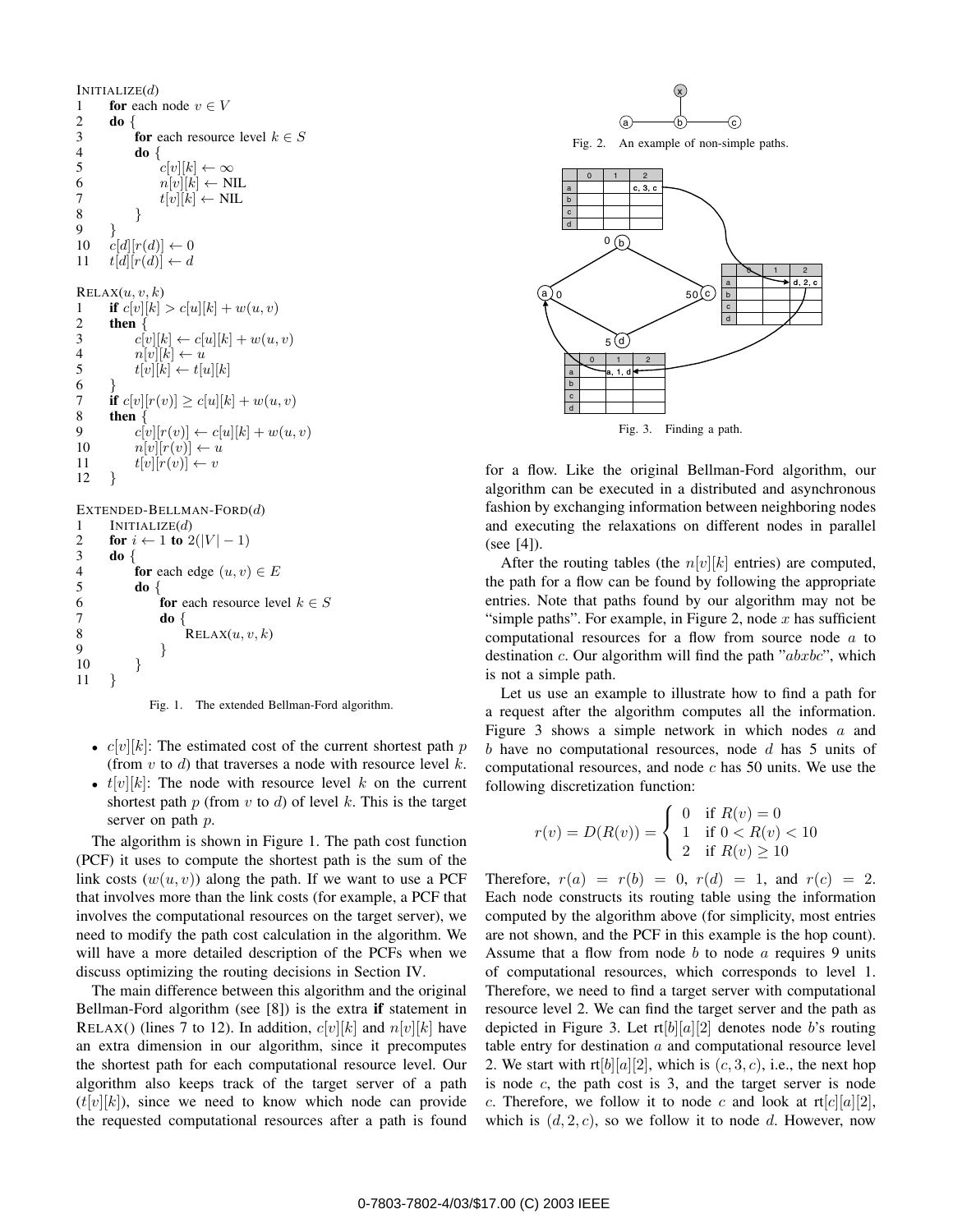that we have already traversed the target server, we will not use  $rt[d][a][2]$ . Instead, we will look at  $rt[d][a][1]$ . The reason is that since we have already traversed the target server, we do not need to consider the computational resource constraint any more. Since we know node *d* has computational resource level 1,  $\text{rt}[d][a][1]$  implies the shortest path to the destination node *a*. In other words, given destination *x* and computational resource constraint level *k*, the path can be found by following  $rt[v][x][k]$  for each node *v* "before" the target server and then following  $\text{rt}[v'][x][r(v')]$  for each node v' "after" the target server. This path-finding phase may be integrated with the resource reservation mechanism so that resources can be reserved along the path. If we reach a link that does not have sufficient bandwidth, or if we reach the target server and discover that it does not have sufficient computational resources, then the flow is rejected.

#### IV. OPTIMIZING THE ROUTING DECISIONS

There are two goals for optimizing routing decisions. First, the computed paths should satisfy the application constraints. Since we are using a heuristic algorithm, the paths found by the algorithm may not actually satisfy the application constraints, so we want to maximize the likelihood that a path found by the algorithm actually works. Second, the routing decisions should result in high resource efficiency, so we want the algorithm to avoid creating "hotspots", for example, avoid routing all flows through the same node/link. We approach these goals by defining the path cost function (PCF) as a function of various metrics such that a "better" path (according to the above description) will have a lower cost. Therefore, two simple heuristics are used in defining the PCF. First, a link with higher available bandwidth should have a lower link cost. Second, a path whose target server has more available computational resources should have a lower cost. Based on these two heuristics, we define a family of PCFs as follows.

Let  $p = \langle v_0, v_1, \dots, v_n \rangle$  be a path that goes from  $v_0$  to  $v_n$ , and  $v_t$  is the "target server" on p.  $R(v_t)$  is the computational resource on the target server (note that this is the "real" resource value, not the discrete level). We assume each link  $(v_i, v_{i+1})$  ( $0 \leq i < n$ ) has a link distance  $s(v_i, v_{i+1})$  and available bandwidth  $b(v_i, v_{i+1})$ . The family of PCFs is defined as follows.

$$
Cost(p, k, m) = \frac{\sum_{i=0}^{n-1} \frac{s(v_i, v_{i+1})}{b(v_i, v_{i+1})^k}}{R(v_t)^m}
$$

By changing *k* and *m*, we can adjust the impact of available bandwidth and computational resources on the path cost. For example, when we increase *k*, we reduce the costs of paths with higher-bandwidth links. Similarly, when *m* is increased, the costs of paths whose target servers have more computational resources become lower. When *k* and *m* are set to 0, if  $s(u, v)$  is the delay on link  $(u, v)$ , the PCF becomes the endto-end delay, and if  $s(u, v) = 1$  for all links, the PCF is simply the hop count. In this paper, we will consider the following four PCFs:  $\text{pcf}_0(p) = \text{Cost}(p, 0, 2), \text{pcf}_1(p) = \text{Cost}(p, 0, 1),$  $\text{pcf}_2(p) = \text{Cost}(p, 0.5, 2),$  and  $\text{pcf}_3(p) = \text{Cost}(p, 0.5, 1).$ 

Note that since these PCFs involve the computational resources on the target server,  $R(v_t)$ , the algorithm in Figure 1 needs to be changed slightly so that when calculating the cumulative path cost, it uses the correct computational resource value. Specifically, at line 7 in the RELAX function,  $c[v][r(v)]$ is the cost of the path whose target server is *v*, while  $c[u][k]$  is the cost of the path whose target server is  $t[u][k]$ . Therefore, we need to convert  $c[u][k]$  to a new cost based on the resources on *v* so that we can do the comparison at line 7.

#### V. HANDLING HIGHLY DYNAMIC METRICS

Routing algorithms based on the distributed Bellman-Ford algorithm have two inherent problems: "count-to-infinity" ("bouncing effect") [4], [9] and "routing-table loops" [9]. For example, routing loops occur when the routing tables of two or more nodes contain conflicting next hop information, e.g., node *a* points to *b* while *b* points to *a*. These problems get worse in the QRCC problem because the metrics used in the PCF described above are highly dynamic. Since each node only exchanges network state with its neighboring nodes, many nodes will be using stale network state to compute the next hop information. Therefore, the routing tables may include many routing loops, resulting in many flows being rejected.

We observe that there is a trade-off between the optimality of the routing decisions and how dynamic the PCF is. For example, if we use a static PCF in the algorithm, routing loops are eliminated since all nodes will always use the same static network state to compute the paths, which in fact are always the same. The problem is of course that the routing decisions will be sub-optimal since the algorithm does not consider the available bandwidth and computational resources, i.e., not load-sensitive. On the other hand, using a dynamic PCF produces better paths, but some flows will be rejected due to routing loops.

Based on this observation, we enhance our algorithm with a "fallback" mechanism: in addition to the routing table entries computed using the dynamic PCFs in Section IV, the enhanced algorithm also uses a "less dynamic" PCF to compute a "fallback path" between each pair of source and destination, i.e., there will be an extra column in each routing table in Figure 3. This less dynamic PCF is called the "fallback PCF" (FPCF). Since the FPCF is less dynamic, paths computed using the FPCF will be less likely to contain routing loops. When we try to find a path for an application flow, we first try to use the path computed using the regular, more dynamic PCF. This path is constructed by looking up the routing tables as described in Section III-B, i.e., first look up the target server, then construct the path segment from the source to the target server, and finally construct the path segment from the target server to the destination. If a loop is encountered when we construct either segment, instead of rejecting the application flow, we can use the fallback path computed using the FPCF. Therefore, we are able to reduce the number of application flows that are rejected due to routing loops.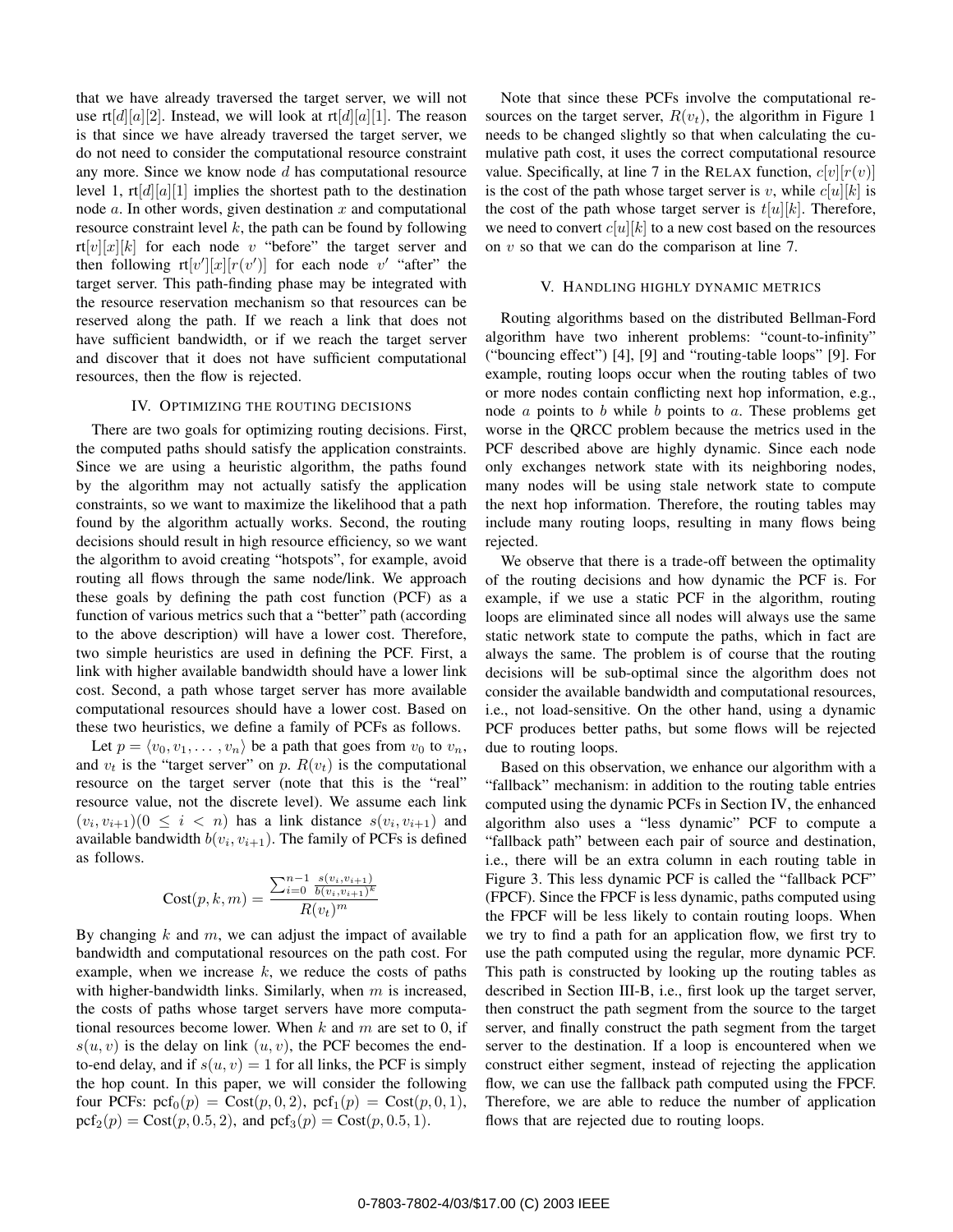

Fig. 4. Simulation topology.

In this paper, we use the static  $Cost(p, 0, 0)$  as the FPCF in most of our simulations. As a result, the fallback paths are static and contain no routing loops, In Section VII-E, we will present some preliminary results on the effectiveness of using FPCFs that are not static.

#### VI. EVALUATION

In this section, we evaluate the effectiveness of our heuristics and the different PCFs and the efficiency of different network resource provisioning schemes, and we also want to compare our precomputed/distributed approach with an ondemand source routing approach. We decide to use "rejection rate" (connection blocking rate) as our performance metric: from an application's perspective, a lower rejection rate means better service, and from a service provider's perspective, given the same amount of resources, an approach with a lower rejection rate achieves higher resource efficiency. We define two types of rejections: "resource rejections" (our algorithm finds a path that does not have sufficient computational resources for a flow) and "bandwidth rejections" (our algorithm finds a path that does not have sufficient bandwidth).

We designed and implemented an event-driven simulator to evaluate the performance of our approach. Events such as flow requests and routing updates trigger the simulator to find a path for a flow and execute one iteration of the distributed algorithm. In our simulations, we used the MCI backbone topology (Figure 4). The link distance  $s(u, v)$  in the cost function is generated with a continuous uniform distribution between 0.5 and 2. The computational resource constraint of a flow is either 1 unit or 2 units. We use 4 different levels of bandwidth load: 0.2/0.4 (i.e., flows with computational constraint 1 have bandwidth constraint 0.2, and flows with computational constraint 2 have bandwidth constraint 0.4), 0.4/0.8, 0.6/1.2, and 0.8/1.6. In other words, the bandwidth constraint of a flow is proportional to its computational resource constraint. For convenience, we denote these 4 bandwidth load levels using the average, i.e., average bandwidth 0.3, 0.6, 0.9, and 1.2.

The duration of each flow is generated using a bounded Pareto distribution (lower bound 0.2, upper bound 1000, and  $\alpha = 1.5$ ). The inter-arrival time between flows is generated using an exponential distribution, and we use 5 different average inter-arrival times from 0.0011 to 0.0018. The flow interarrival time determines the computation load in the network, for example, if the average inter-arrival time is 0.0011, and all flows are admitted, on average 90% of all computational



Fig. 5. Algorithm performance with different PCFs.

resources in the network are being used by application flows, i.e., the computation load is 0.9. Therefore, we have 5 different levels of computation load from 0.9 to 0.55.

We use three computational resource distributions: "3X300" (three random nodes with 300 units on each), "6X150", and "9X100". The nodes that have computational resources are called "resource nodes", and a link is called a "resource link" if at least one of its two ends is a resource node. In most of our simulations, we use one of two bandwidth capacity allocation schemes. The "Flat" allocation scheme means that every link has 100 units of bandwidth. The "Planned" scheme means that every resource link has 150 units of bandwidth, and every non-resource link has 50 units of bandwidth. Finally, we use routing update intervals from 5 flows to 250 flows (average number of flow requests between updates).

#### VII. SIMULATION RESULTS

#### *A. Algorithm performance*

In this set of simulations, the computational resource distribution is 6X150, the bandwidth capacity allocation is Flat, and the routing update interval is 100 flows. Figure 5 shows the rejection rates of the four different PCFs (Section IV) as a function of the computation load in the network. The average bandwidth is 0.6. We can see that the rejection rates of  $\text{pcf}_2$ and pcf<sub>3</sub> are lower than those of pcf<sub>0</sub> and pcf<sub>1</sub>, respectively. This shows that using the available bandwidth metric in the PCF (i.e., use  $k > 0$  in  $Cost(p, k, m)$ ) can help balance the load and achieve lower rejection rates. In addition,  $\text{pcf}_1$  and  $\text{pcf}_3$  perform better than  $\text{pcf}_0$  and  $\text{pcf}_2$ , respectively. This shows that if *m* is too high in the PCF, the computational resource metric is over-emphasized, and too many flows will be directed to the same node(s), causing worse load-balancing.

Next we look at the contributions of different types of rejections. Figure 6 shows the contributions of bandwidth and resource rejections with the four PCFs under computation load 0.822. When the average bandwidth is 0.6, almost all rejections are "resource rejections". When the average bandwidth is 0.9, resource rejections are reduced dramatically with the use of "better" PCFs, but bandwidth rejections remain fairly constant. The reason is likely that we use a static FPCF to compute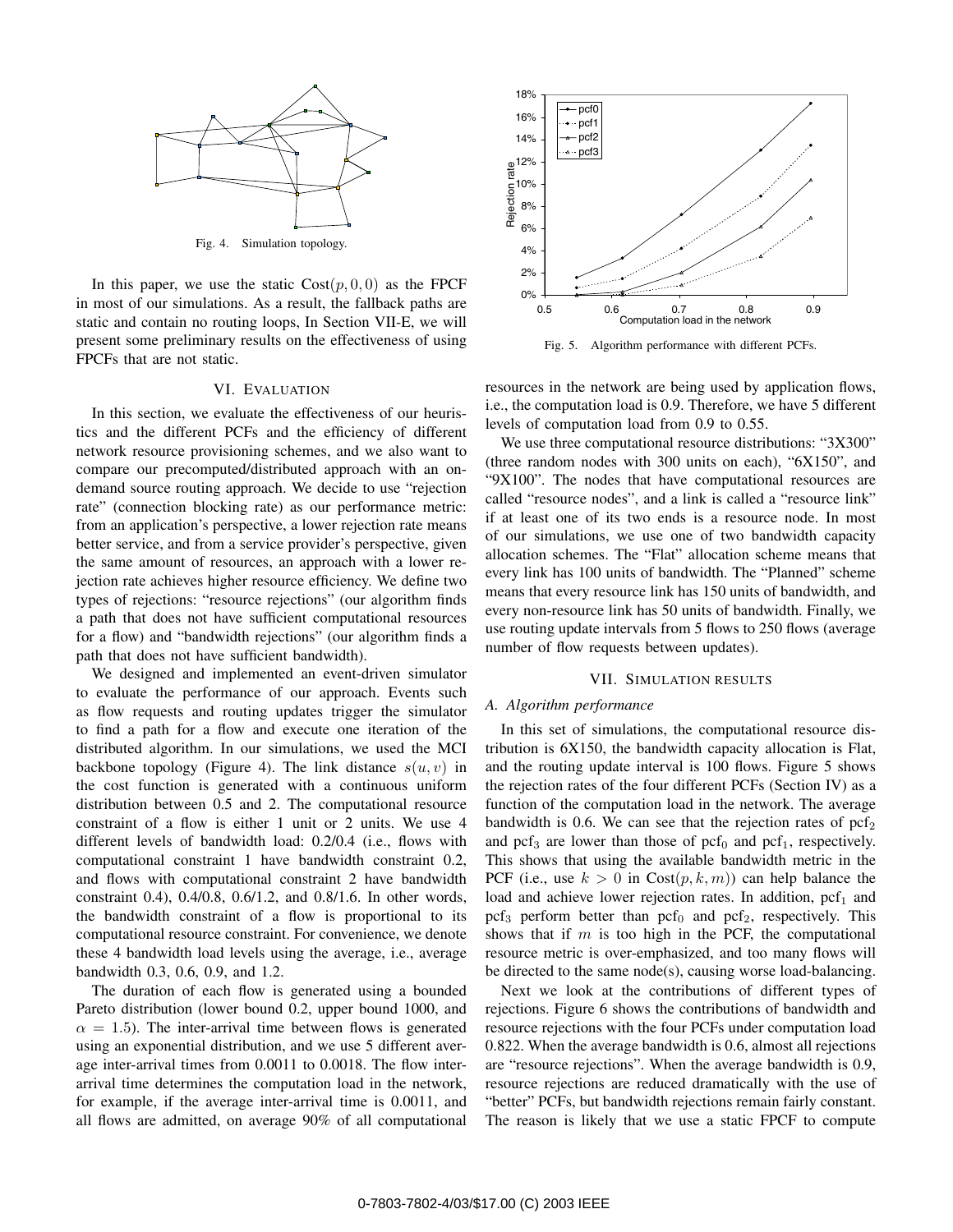

Fig. 7. Effect of routing update intervals.

fallback paths, which are not sensitive to bandwidth load, as described in Section V.

# *B. Effect of routing update interval*

To evaluate the impact of the routing update interval, we use the following configuration: the algorithm uses  $\text{pcf}_3$ , the average bandwidth is 0.9, the bandwidth capacity allocation is Flat, and the computation load is 0.822. Figure 7 shows the contributions of the two sources of rejections under two different resource distributions, 6X150 and 9X100. Under 6X150, it is clear that the "bottleneck" is bandwidth, and shortening the update interval does not reduce bandwidth rejections very much. On the other hand, when the resource distribution is 9X100, bandwidth rejections are insignificant, and frequent updates can greatly reduce resource rejections. Overall, the update interval does not have a significant effect on bandwidth rejections. Again, this is probably due to the use of the static FPCF.

#### *C. Network resource provisioning*

Next, we look at how the computational resource distribution affects the rejection rates of our algorithm. The simulations use the following configuration: the algorithm uses  $\text{pcf}_3$ , the computation load is 0.822, the bandwidth capacity allocation is Flat, and the routing update interval is 100 flows.



Fig. 8. Effect of network resource provisioning.

We compared 3 computational resource distributions (3X300, 6X150, and 9X100) under 4 different average bandwidth (0.3, 0.6, 0.9, and 1.2). Figure 8(a) shows the result. We can see that, as the bandwidth load increases, the overall rejection rates of the three resource distributions increase at different speeds. The rejection rate of 3X300 increases very quickly: at average bandwidth 0.3 it is the lowest, but at 0.6 it becomes the highest. 6X150 increases more slowly, surpassing 9X100 at average bandwidth 0.9, and 9X100 only increases slightly across the graph. Now if we look at the sources of rejections, we see that when the average bandwidth is 0.3, almost all rejections are resource rejections, and 3X300 has the lowest rejection rate. This suggests that when computational resources are the main constraint, a more "concentrated" resource distribution is better. When the average bandwidth becomes 0.6, for 3X300 the bandwidth rejections grow dramatically, while 6X150 and 9X100 remain roughly the same. Similarly, when the average bandwidth is increased to 0.9, bandwidth rejections become dominant for 6X150, and its overall rejection rate becomes significantly higher than that of 9X100. The reason is that with a more concentrated resource distribution like 3X300, each resource node will need to "serve" more flows. As a result, the resource links are overloaded more quickly when the bandwidth load is increased. Therefore, a more "dispersed"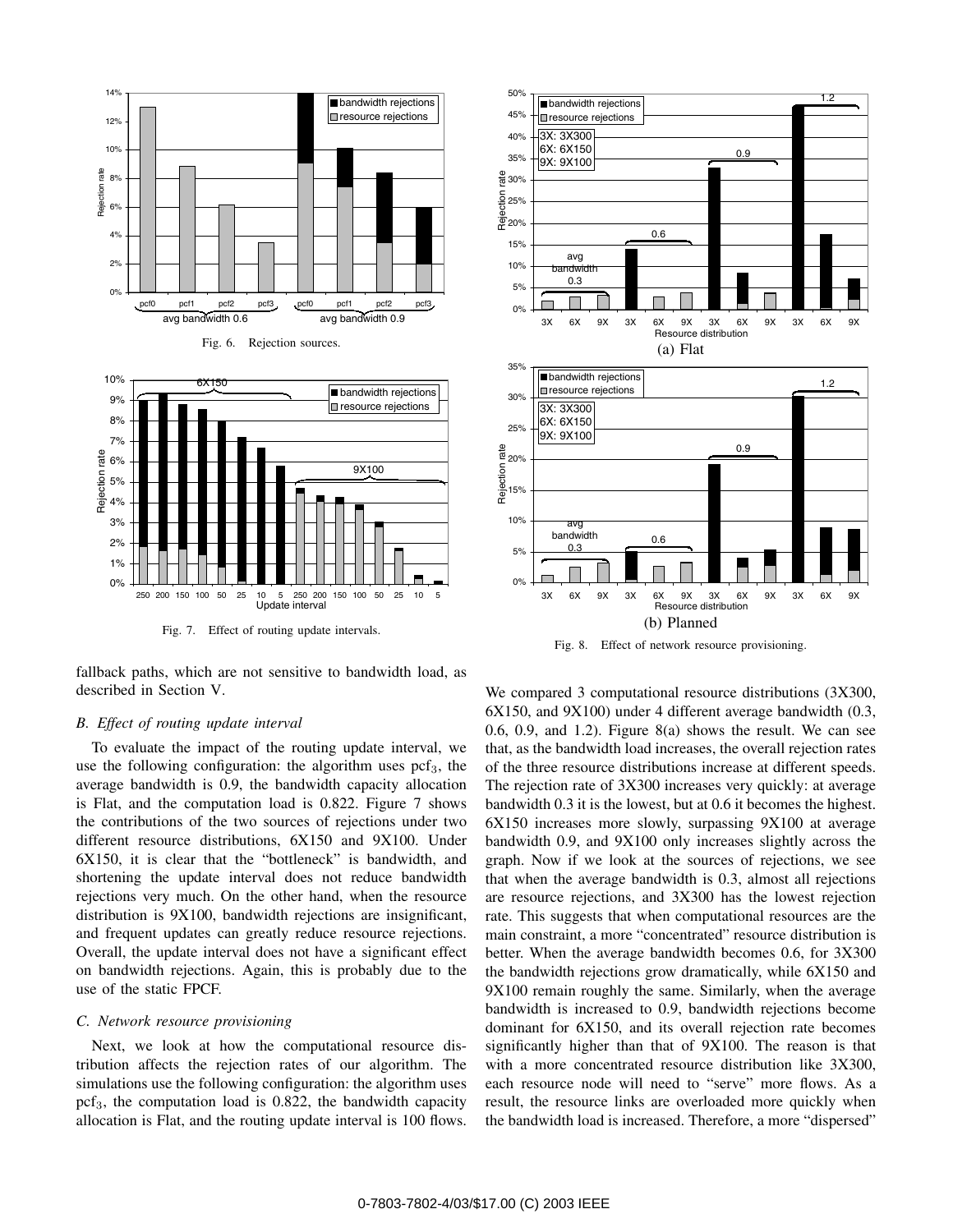

Fig. 9. Effect of different bandwidth capacity allocation schemes.

resource distribution is more resilient to higher bandwidth load.

Now let us compare the two bandwidth capacity allocation schemes: Flat (shown in Figure 8(a)) and Planned (shown in Figure 8(b)). We can see that in most cases the overall rejection rate under Planned is better than that under Flat, since bandwidth rejections are greatly decreased. This is what we expected. However, there are two exceptions: with 9X100 distribution under bandwidth loads 0.9 and 1.2, the bandwidth rejections under Planned are higher than Flat. This indicates that, in both cases, the resource links are no longer the bottleneck, and therefore using Planned allocation results in more bandwidth rejections since it reduces the bandwidth capacity of the non-resource links to 50.

These results suggest that allocating higher bandwidth capacity to the resource links helps, as long as the other links do not become the bottleneck. Therefore, one interesting question is how to find the "optimal" allocation of bandwidth capacity (given a fixed total amount of bandwidth capacity in the network). Intuitively, the optimal allocation will be the one that balances the load on resource links and the load on non-resource links. We conducted another set of simulations under the following configuration: the algorithm uses  $\text{pcf}_3$ , the computation load is 0.822, the resource distribution is 6X150, and the routing update interval is 100 flows. Each bandwidth capacity allocation scheme is denoted by " $X/Y$ ", where *X* is the bandwidth capacity assigned to every resource link, and *Y* is the capacity assigned to every non-resource link. All allocation schemes have roughly the same amount of total bandwidth capacity in the network. Figure 9 shows the rejection rates of these schemes. We see that bandwidth rejections decrease as we put more bandwidth on the resource links. However, when the bandwidth on the other links becomes too low, they become the bottleneck, and the rejection rate starts rising. The result roughly matches our intuition.

# *D. Precomputed distributed vs. on-demand source routing*

We compare our precomputed distributed routing (PD) approach with an on-demand source routing (OS) approach that uses a brute-force algorithm. The OS approach has two



Fig. 10. Precomputed distributed (PD) vs. on-demand source routing (OS).

advantages. First, it explicitly considers the bandwidth constraints by pruning links that do not have sufficient bandwidth. Second, it knows the computational resource constraint of a flow and can pick a node that has sufficient resources.

We evaluated how the two approaches perform under routing update intervals 5 to 250 flows. We need to keep in mind that "routing update" has different meanings for the two approaches. For the PD approach, a routing update means each node exchanges its "distance vector" with its neighboring nodes (i.e., one iteration in the Bellman-Ford algorithm). For the OS approach, a routing update means each node broadcasts/floods its link state to all other nodes in the network. We assume that both are completed before the next event in the simulation.

Figure 10 shows the performance of the two approaches. The PD approach uses  $\text{pcf}_3$ , the average computation load is 0.704, the average bandwidth is 0.9, and the bandwidth capacity allocation is Planned. We can see that when the routing update interval is short, the OS approach performs better. However, as the routing update interval increases, the rejection rate of the OS approach increases significantly, while the rejection rate of the PD approach only goes up slightly. The reason is likely that with the OS approach, all the nodes have a consistent picture of the global network state. As a result, all flows will be directed to use the nodes and links that are "good" at the time of the previous routing update. On the other hand, with the PD approach each node only exchanges information with its neighbors. Therefore, the PD approach introduces some randomness that helps balance the computation and bandwidth loads.

# *E. Trade-off between optimality and stability*

So far we have been using the static  $Cost(p, 0, 0)$  as the fallback PCF (FPCF) to compute fallback paths. Of course, these static fallback paths are far from optimal, e.g., they may not have sufficient bandwidth, resulting in bandwidth rejections. Therefore, we experimented with a slightly more dynamic FPCF,  $Cost(p, 0.5, 0)$ . By using this FPCF, the computed fallback paths may contain loops, and therefore we can no longer guarantee that we can always find a loop-free path